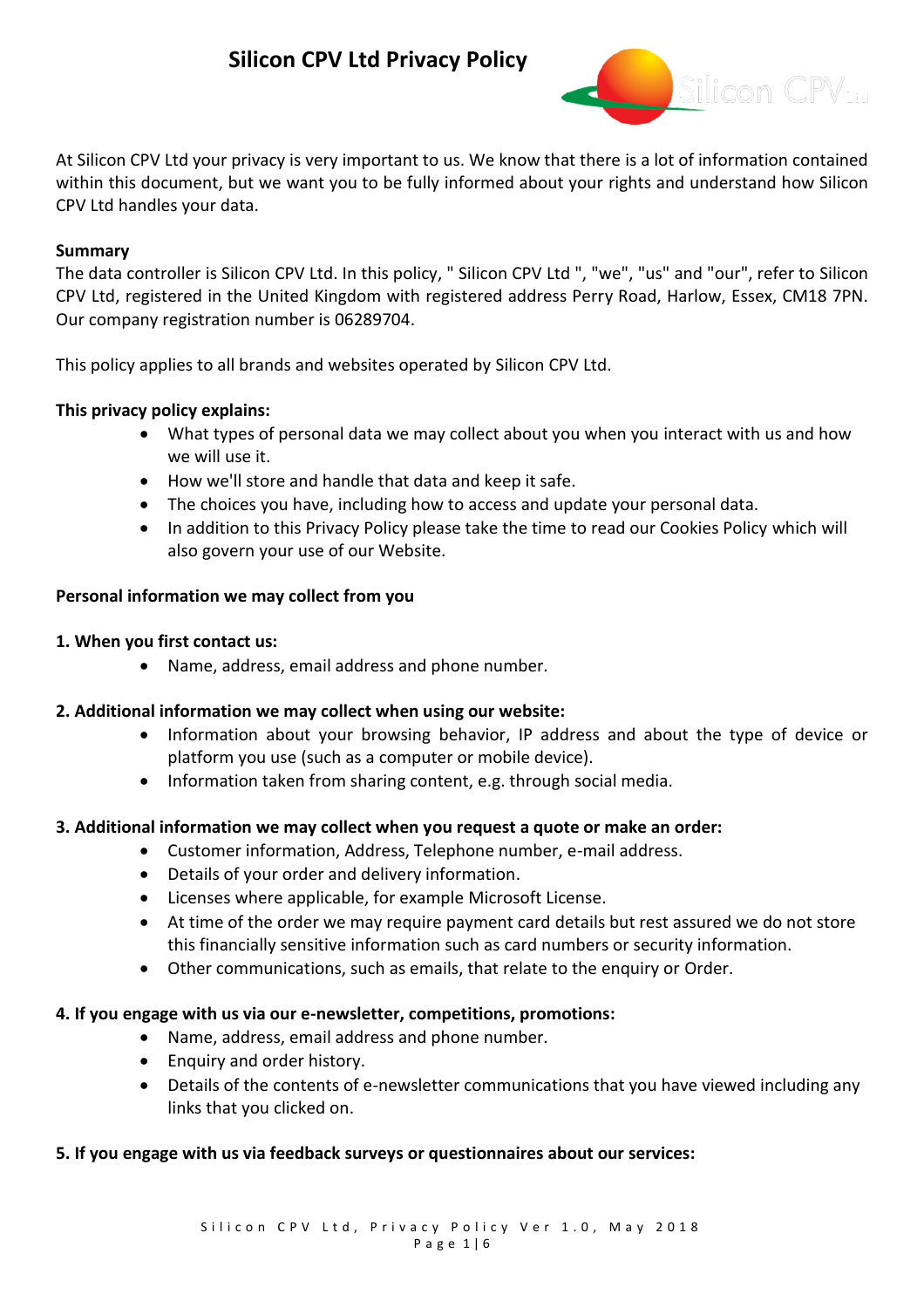

• Details of any feedback you have sent us and contents of customer surveys and questionnaires that you have submitted to us.

## **Sensitive personal information definition**

Certain categories of personal information, such as that about race, ethnicity, religion, health, sexuality are special categories of data requiring additional protection under European Union and UK data protection law and is referred to here as "sensitive personal information. We would only process sensitive personal information upon your request and with your express consent.

## **How we use your Personal Information**

We will only use your Personal Information in order to:

- Deliver your Order and ensure that the services you have requested are provided.
- Contact you with regards to your order.
- Help us improve our product offering and to personalize our service to you.
- Help us improve our websites and other online services.
- Conduct internal business and administrative functions.
- Carry out marketing communications (see below).

## **When we will send you marketing**

- If you have previously enquired about an order with us we may send you marketing communications, including emails, about similar products and services and relevant special offers.
- If you have subscribed to our email newsletter or postal mailings, you will also receive regular emails and a quarterly postal brochure featuring relevant products and special offers.
- You have the opportunity to opt-out of receiving these marketing communications at any time by contacting us by post or email.

## **Sharing your personal information**

We will not share your details with any third parties for their marketing purposes.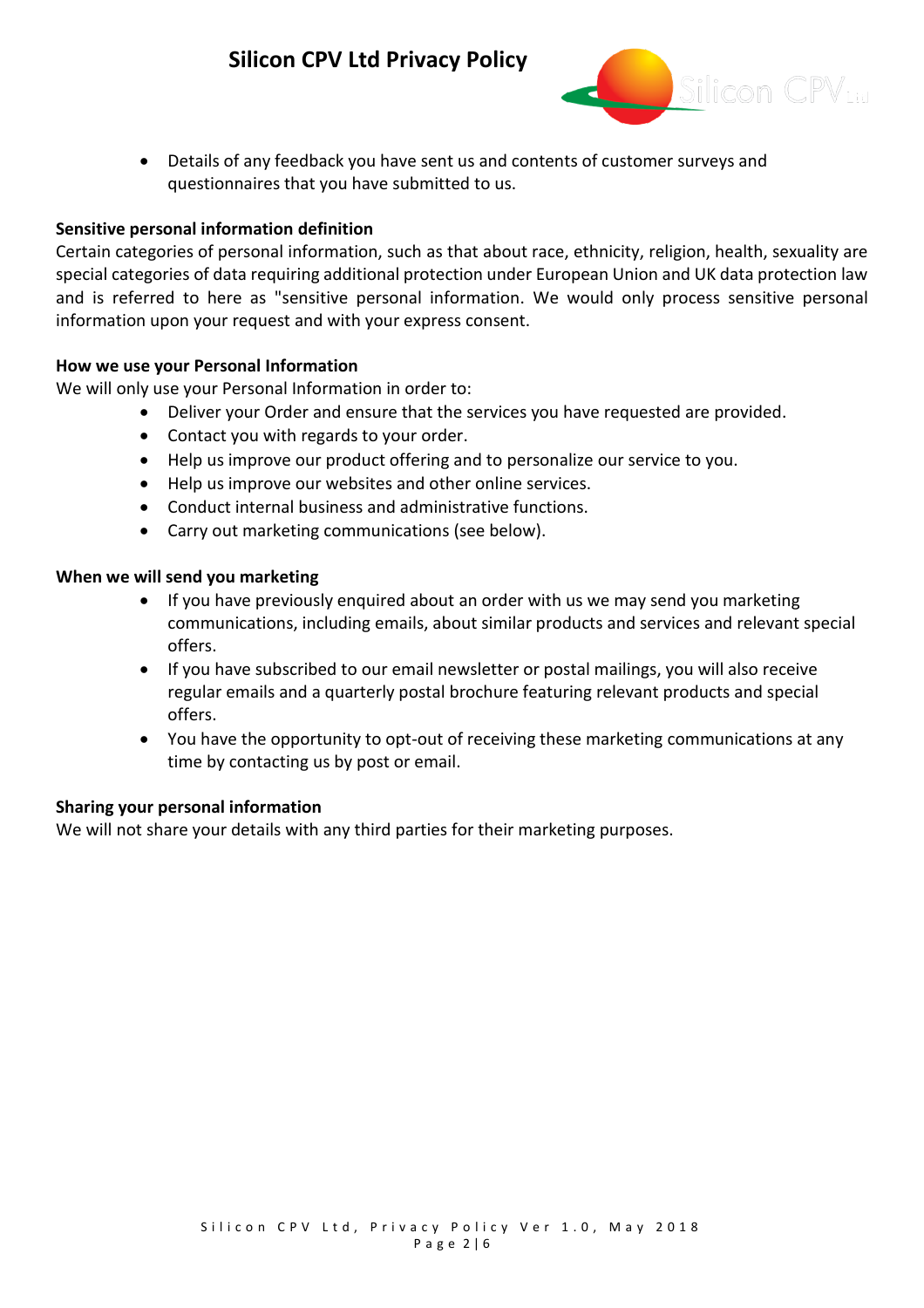

## **We may provide your personal information to third parties where necessary:**

- We may share your personal information with our partner suppliers in order to fulfil your order.
- Credit and charge card companies for the purposes of processing your payment and fraud prevention.
- We also work with carefully selected suppliers that carry out certain functions on our behalf.
- Data processing service providers that we engage for various functions, e.g. to send you our marketing newsletters or run customer surveys on our behalf.
- To comply with legal obligations, e.g. law firms, the police and regulatory authorities.
- Your information may be disclosed to any third-party successors of our business, for example in the event of a merger or sale, for them to use for the purposes as set out in this Privacy Policy.

## **Data Security**

Your data security is of the utmost importance to us and we take appropriate security measures to protect your personal information.

Please be aware that due to the nature of our business and of the internet, information and data you provide may be transferred outside the country where it is submitted to us. If you are submitting information or data from a country within the European Economic Area (EEA) it is possible that it may be transferred outside the EEA, where data privacy regulations may differ from within the EEA.

## **What is our legal basis for using your personal information?**

We will only process your personal information where we have a legal basis to do so. The legal basis will depend on the reason or reasons we collected and need to use your information. In most cases the legal basis is likely to be:

- Because you have consented to Silicon CPV Ltd using your information for a particular purpose.
- So that we can process and fulfil your Order and otherwise perform the contract we have with you.
- Because we need to use your personal information to comply with a legal or regulatory obligation.
- To protect the vital interests of you or another person.
- If it is of substantial public interest.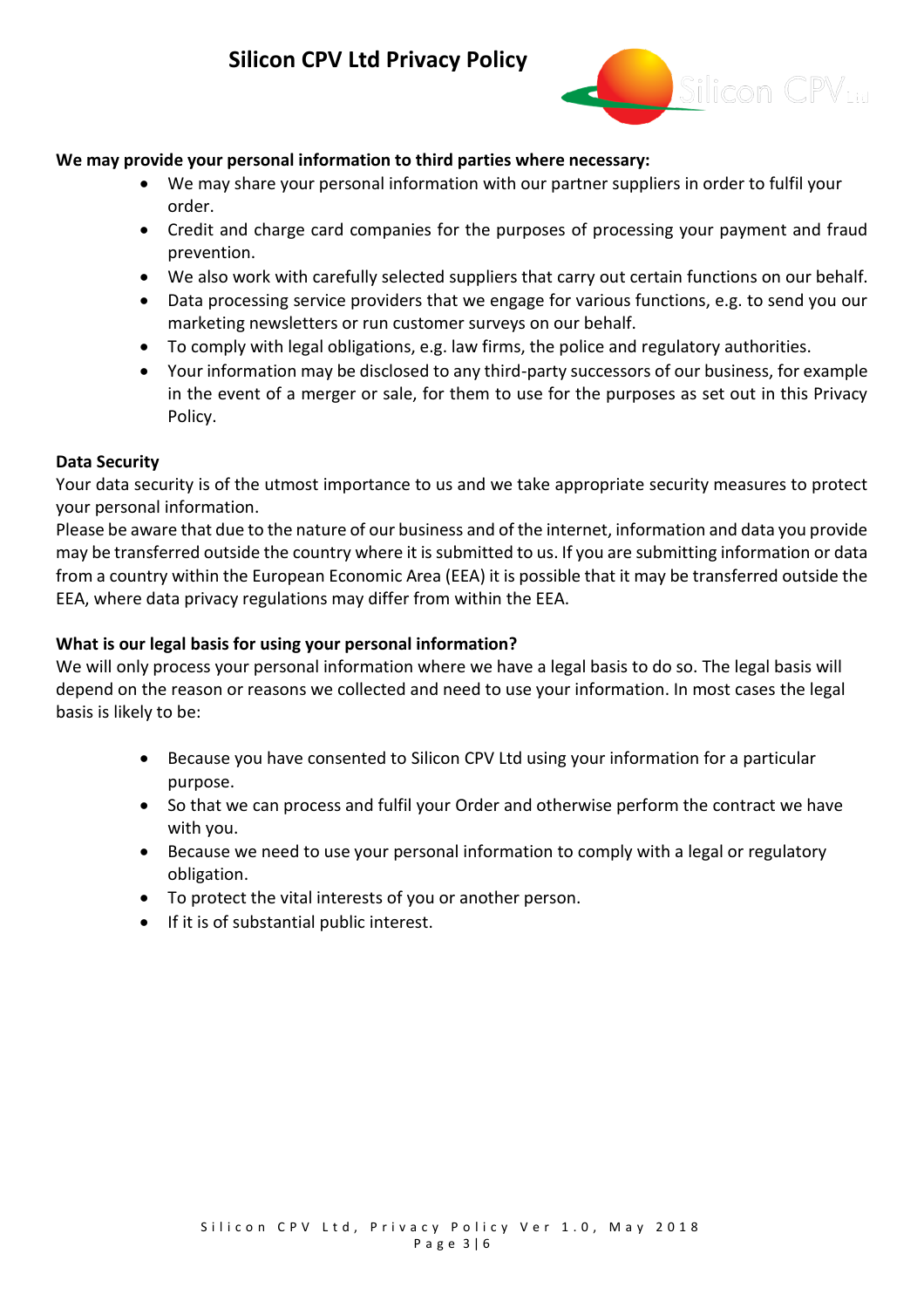

## **Your rights**

You are entitled to know what Personal Information we hold about you and how that information is processed, this is addressed in this privacy policy. Your rights include the right to:

- request access to the information that we hold about you.
- request that we correct or rectify any information that we hold about you which inaccurate, incomplete or out of date.
- request to erase or object to processing your personal data.
- ask for your data to be transmitted to a third party.

## **If you would like to exercise any of these rights, you can contact us:**

- If you change your mind and decide you do not wish to receive email communications from Silicon CPV, you can unsubscribe.
- You can email us on alan.laffoley@akhter.co.uk
- You can write to us at Data Manager, Perry Road, Harlow, Essex, CM18 7PN.

We will update or erase your data as per your request unless we have to keep it for legitimate business or legal purposes. Please note that we reserve the right to retain certain information for our own recordkeeping (for example, to ensure that you do not receive marketing communications that you have optedout of receiving).

#### **Links to other websites**

Our website may contain links to other websites of interest. However, once you have used these links to leave our site, you should note that we do not have any control over that other website. Therefore, we cannot be responsible for the protection and privacy of any information which you provide whilst visiting third party sites and such sites are not governed by this privacy policy. You should exercise caution and look at the privacy policy applicable to the website in question.

## **How long we retain your Personal Information**

We will keep your information for as long as we need it for the purpose it is being processed for:

- To provide the services/equipment you have ordered with us.
- As long as we reasonably require for our legitimate interests.
- To comply with any legal and regulatory requirements.

We will actively review the information we hold in line with our data retention policy. We will delete the information securely when necessary, or in some cases anonymize it, when there is no longer a legal, business or customer need for it to be retained.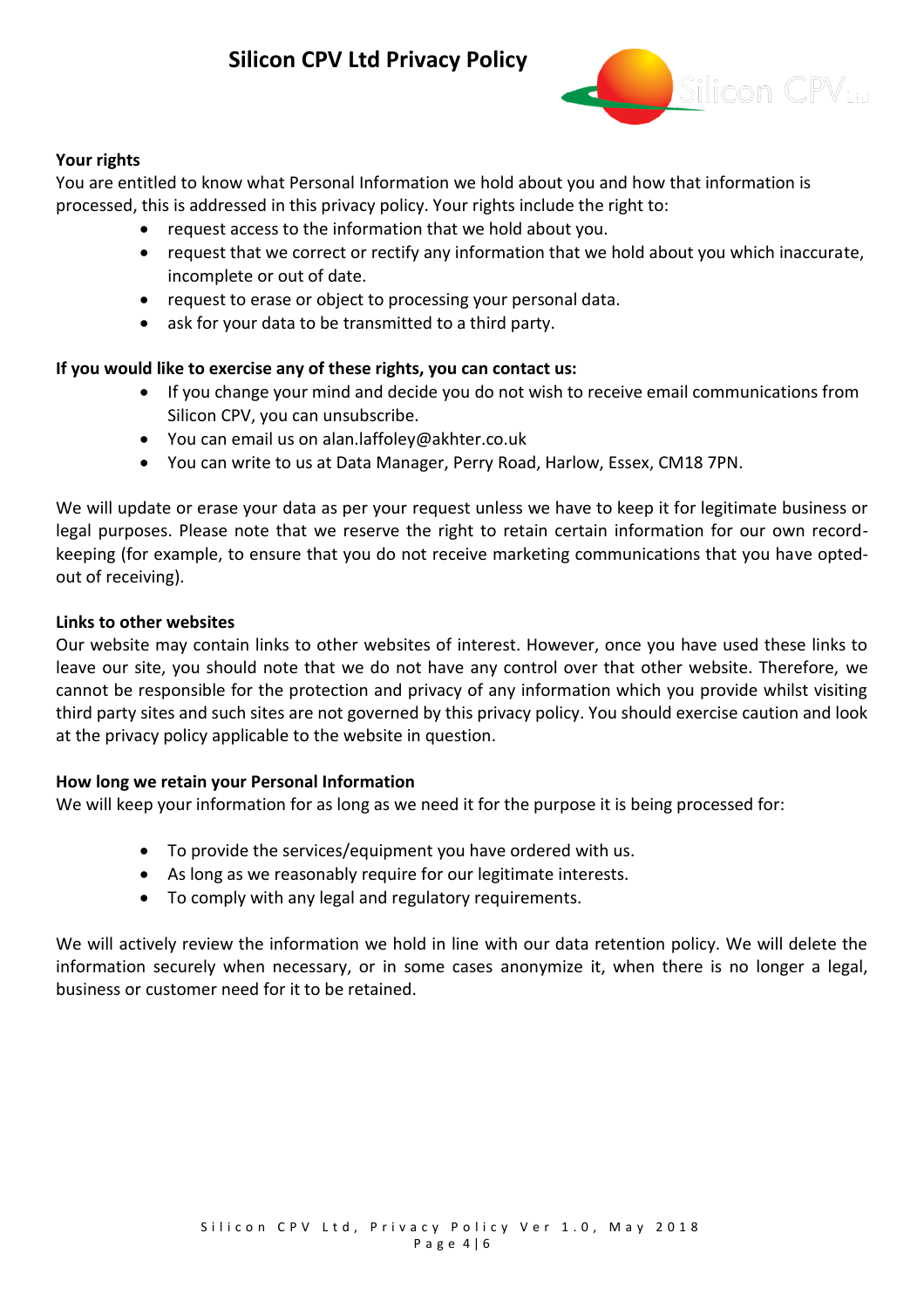

## **Contact us**

Should you have any queries or complaints in relation to how we use your Personal Information, please contact us via the following methods:

- You can email us on alan.laffoley@akhter.co.uk
- You can write to us at Data Manager, Perry Road, Harlow, Essex, CM18 7PN.

We will always attempt to resolve your complaints but you do have the right to contact the Information Commissioner's Office regarding such issues.

## **Changes to this Privacy Policy**

We keep this Privacy Policy under constant review and it may be subject to amendment at any time to reflect legislative or business practice changes. Any changes will be reflected here and if they are significant, we may indicate this on our website or in certain cases contact you to inform you of these significant updates. **Cookies Policy**

## **How we use cookies**

A cookie is a small text file that is stored on your computer or other device when you visit a website. They are very widely used in order to make websites function properly, or more efficiently, as well as provide information to the owners of the site.

Cookies allow web applications to respond to you as an individual. The web application can tailor its operations to your needs, likes and dislikes by gathering and remembering information about your preferences.

Overall, cookies help us provide you with a better website, by enabling us to monitor which pages people find useful and which not. A cookie in no way gives us access to your computer or any personal information about you, other than the data you choose to share with us. Silicon CPV Ltd uses cookies to collect information about your usage of our website. This helps us to give you the best possible user experience.

When browsing our website, we collect information regarding which pages you have visited so that we may promote relevantly to you at a later time. This is done through a network such as Google Display Network remarketing campaign and means that third party vendors, including Google will show Silicon CPV Ltd ads across the internet. Users may opt out of Google's use of cookies by visiting the [Google advertising](https://policies.google.com/technologies/ads)  [settings page.](https://policies.google.com/technologies/ads)

By using the Silicon CPV Ltd websites, you imply consent to the use of cookies. However, if you do not consent to the use of cookies, please ensure that your browser or computer/device is set to reject or prompt before accepting third party cookies. This may prevent you from taking full advantage of the website.